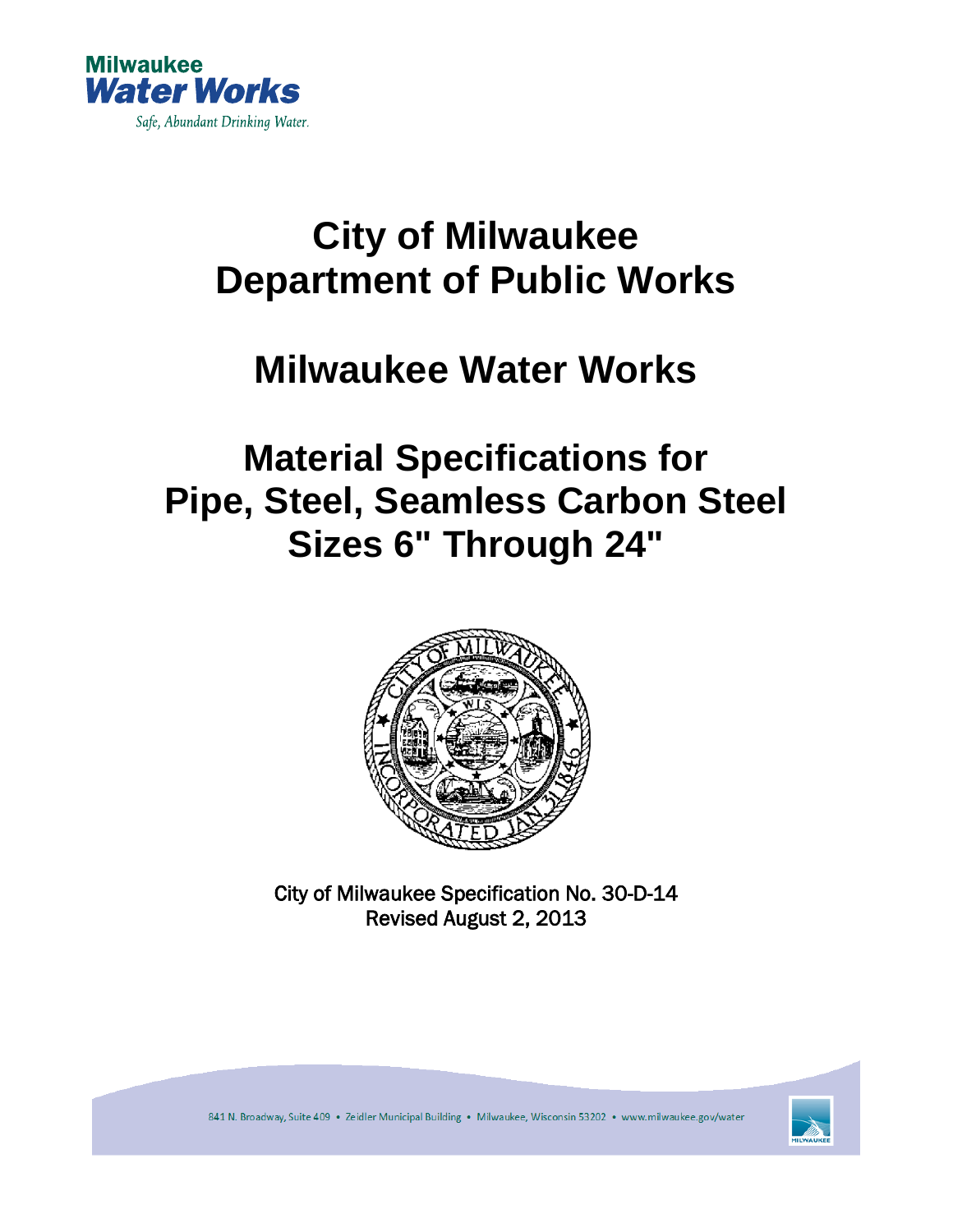I. GENERAL REQUIREMENTS: Vendors providing materials shall comply with the latest version of City of Milwaukee Specification No. 70b-D-7, except as modified herein. MATERIALS FURNISHED UNDER THIS SPECIFICATION SHALL BE MANUFACTURED IN THE UNITED STATES.

#### II. TECHNICAL REQUIREMENTS

- A. Description: Steel pipe as described herein shall be extra strong, seamless carbon steel pipe conforming to ASTM A53, Grade B.
- B. NSF 61 Approval: All materials furnished to the Milwaukee Water Works and which will be in direct or indirect contact with potable drinking water shall be in compliance with NSF 61 Drinking Water System Components - Health Effects.
- C. Standards: Unless otherwise stated, Pipe and accessories furnished hereunder shall conform to the latest revisions of the following American Water Works Association Standards:

AWWA C200 Standard for Steel Water Pipe–6 In. (150 mm) and Larger AWWA C203 Standard for Coal-Tar Protective Coatings and Linings for Steel Water Pipelines–Enamel and Tape–Hot-Applied AWWA C206 Standard for Field Welding of Steel Water Pipe AWWA C208 Standard for Dimensions for Fabricated Steel Water Pipe Fittings AWWA C210 Standard for Liquid-Epoxy Coating Systems for the Interior and Exterior of Steel Water Pipelines AWWA C213 Standard for Fusion-Bonded Epoxy Coating for the Interior and Exterior of Steel Water Pipelines AWWA C218 Standard for Liquid Coating Systems for the Exterior of Aboveground Steel Water Pipelines and Fittings AWWA C219 Standard for Bolted, Sleeve-Type Couplings for Plain-End Pipe AWWA C221 Standard for Fabricated Steel Mechanical Slip-Type Expansion Joints AWWA C604 Standard for Installation of Steel Water Pipe - 4In. and Larger AWWA C606 Standard for Grooved and Shouldered Joints AWWA M11 – Manual for Steel Pipe-A Guide for Design and Installation

#### D. Design Features - Pipe

- 1. Dimensions: Pipe Dimensions shall be as follows
	- a. Laying Length Minimum of 20ft (40ft lengths shall be acceptable) unless otherwise specified on plans.
	- b. Diameter As stated on the bid form or plans.
	- c. Thickness Shall be  $\frac{1}{2}$ " (.50) wall unless otherwise specified on plans or contract documents.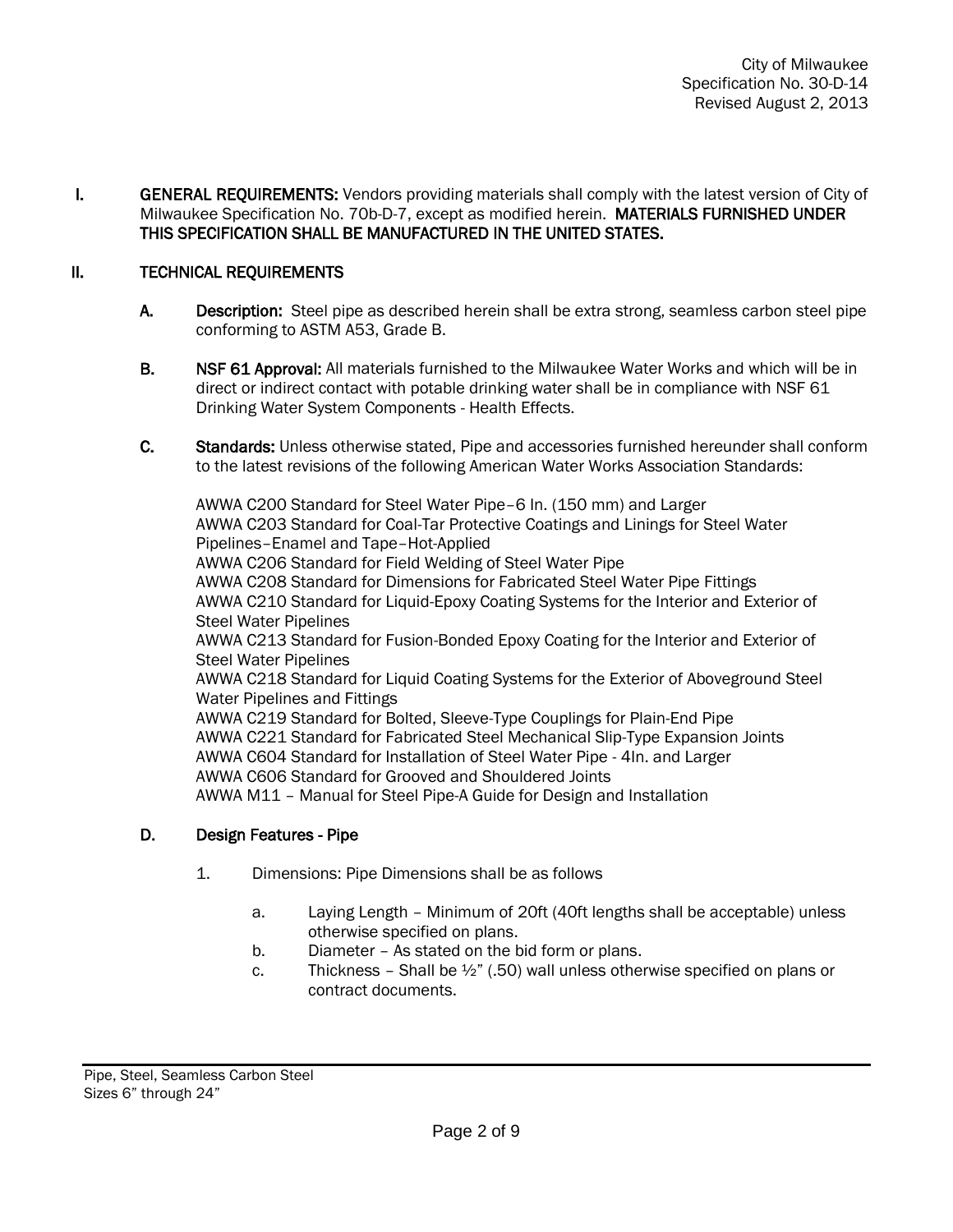- 2. Pipe Ends:
	- a. Steel Pipe to Steel Pipe Joints: Pipe ends shall be grooved for mechanical couplings (as specified in Section II.E.3) unless otherwise specified on plans or contract documents.
	- b. Transitional Joints: Pipe ends for the transition from steel pipe to ductile iron pipe shall be plain end pipe. Joining of lengths in the shop through the use of a lap joint will not be allowed.
- 3. Exterior Pipe Coatings: The exterior surface of all steel pipe shall be shop coated, except for the areas left bare for welded joints and for mechanical couplings, in accordance with AWWA C218.
	- a. Coating System Designation 3 Three coat inorganic or organic zinc/epoxy/urethane
	- b. Exterior pipe coating shall not be applied to the ends prepared for the mechanical couplings.
	- c. Additional coating product shall be available for field touch up required to coating.
- 4. Interior Pipe Coatings: The interior surfaces of all steel pipe shall be shop lined with Liquid Epoxy (AWWA C210)
	- a. Minimum Dry Film Thickness of 16mil
	- b. NSF 61 certified
	- c. Additional interior pipe coating product shall be available for field touch up as required.
	- d. Grooves for mechanical coupling shall be shop or field coated with thicknesses recommended by coupling manufacturer. Per AWWA C210 section 4.4.33 the interior pipe coating shall overlap the exterior pipe ends grooved for mechanical couplings.
- 5. Marking of Pipe: The pipe shall be factory marked after coating in accordance with Section 6.1 of AWWA C200. Improper, illegible or incomplete markings will be cause for rejection of the pipe.

### E. Design Features – Accessories

- 1. Pipe Insulation Exposed Pipe
	- a. Insulation shall have a minimum thickness of 2 inches and a minimum "Rvalue" of 10, or as specified on plans.
	- b. Insulation shall be shaped to fit the specified O.D. of the pipe diameter specified.
	- c. Exposed mains shall be insulated with polyisocyanurate insulation. The insulation shall be installed as recommended by the manufacturer.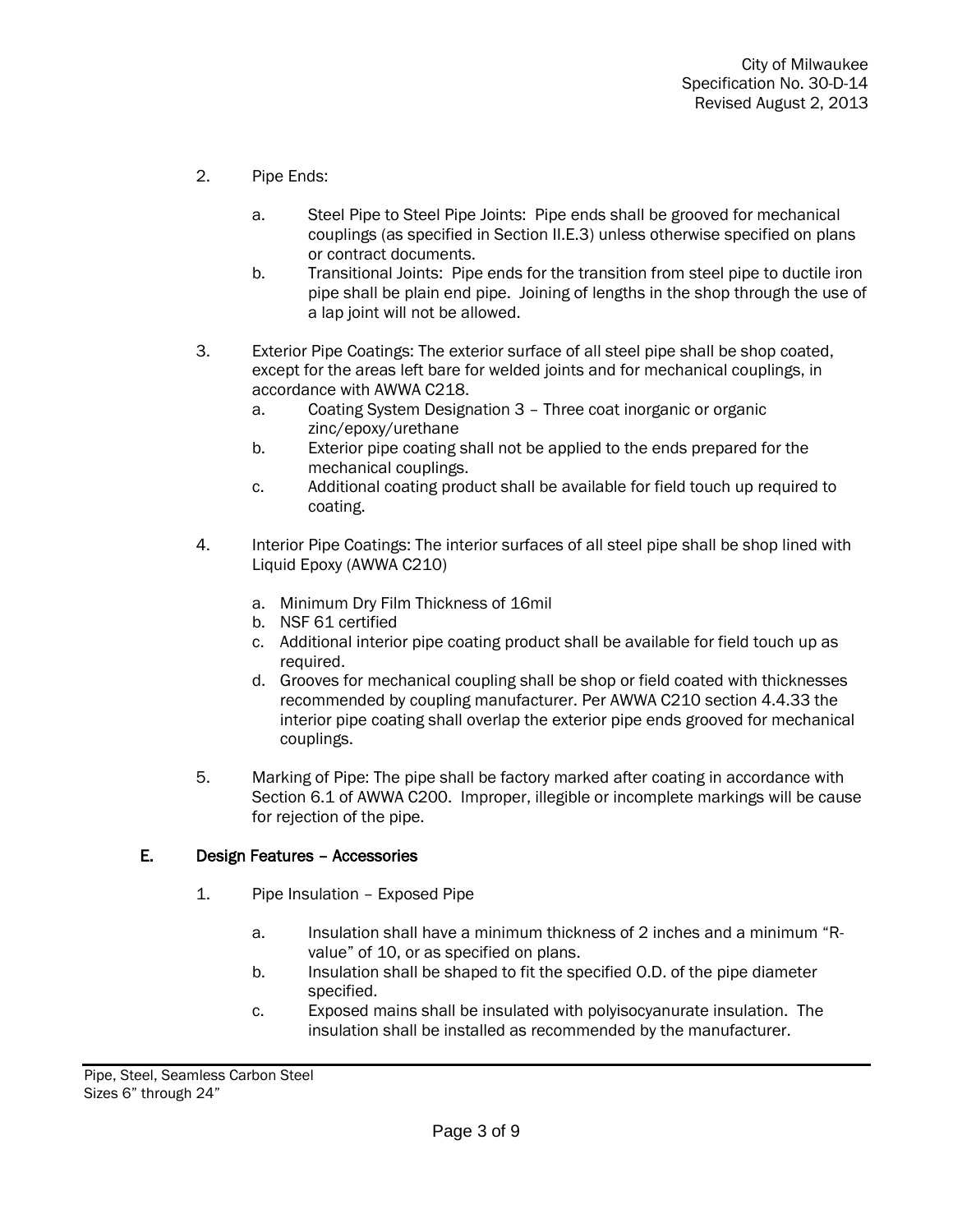- d. Vapor Barrier Insulation shall be covered with a vapor barrier, as recommended by insulation manufacturer. All joints created by the insulation and vapor barrier shall be sealed with tape as recommended by insulation manufacturer.
- e. Any joints created by the insulation cover shall be sealed with Saran Vapor Retarder tape to ensure a watertight seal.
- f. Weather Jacket Vapor barrier shall be covered with an aluminum (0.016" thickness) weather jacket. Aluminum jacket to be fastened with banding; the use of screws, nails or staples will not be allowed. Aluminum jacket shall contain a minimum 4.5 mil thick heat laminated moisture retarder. The aluminum jacket shall be installed over the pipe covering protection saddles. The aluminum jacket shall not be cut around the saddles.
- g. Banding for aluminum weather jacket shall be a minimum of 0.02" thick by ½" wide and shall be stainless steel. Spacing of banding shall be as recommended by manufacturer but not to exceed 18".
- h. All joints created by mechanical couplings shall be insulated as described above after the joints have been completed and pressure tested.
- i. Stainless or galvanized steel pipe covering protection saddles shall be fastened to the water main at all hanger locations prior to the application of insulation. Insulation shall be placed to fill the void(s) in saddles. The attachment of the protection saddles shall not damage the pipe's lining. Any coating removed or damaged shall be field repaired. Saddles and insulation shall be wrapped as specified in Section II.E.1.d & e. Approved Products:
	- **Anvil International Figures 160 165**
	- Empire Industries, Inc. Figures 1900 1905
	- Cooper Industries, Inc. Figures B3160 B3165
	- Or approved equal
- 2. Pipe Insulation Buried Main
	- a. Buried mains (steel and ductile iron) with less than 5 feet of cover shall be insulated with cellular glass. The insulation shall be installed as recommended by the manufacturer.
	- b. Insulation Covering Insulation shall be covered with a waterproof membrane as recommended by insulation manufacturer.
	- c. Any joints created by the insulation cover shall be sealed to ensure a watertight seal.
	- d. All joints created by mechanical couplings shall be insulated as described above after the joints have been completed and pressure tested.
	- e. Heat shrinkable molded tubular end caps shall be used to seal all insulation ends at transitions.
- 3. Pipe Insulation Pre installed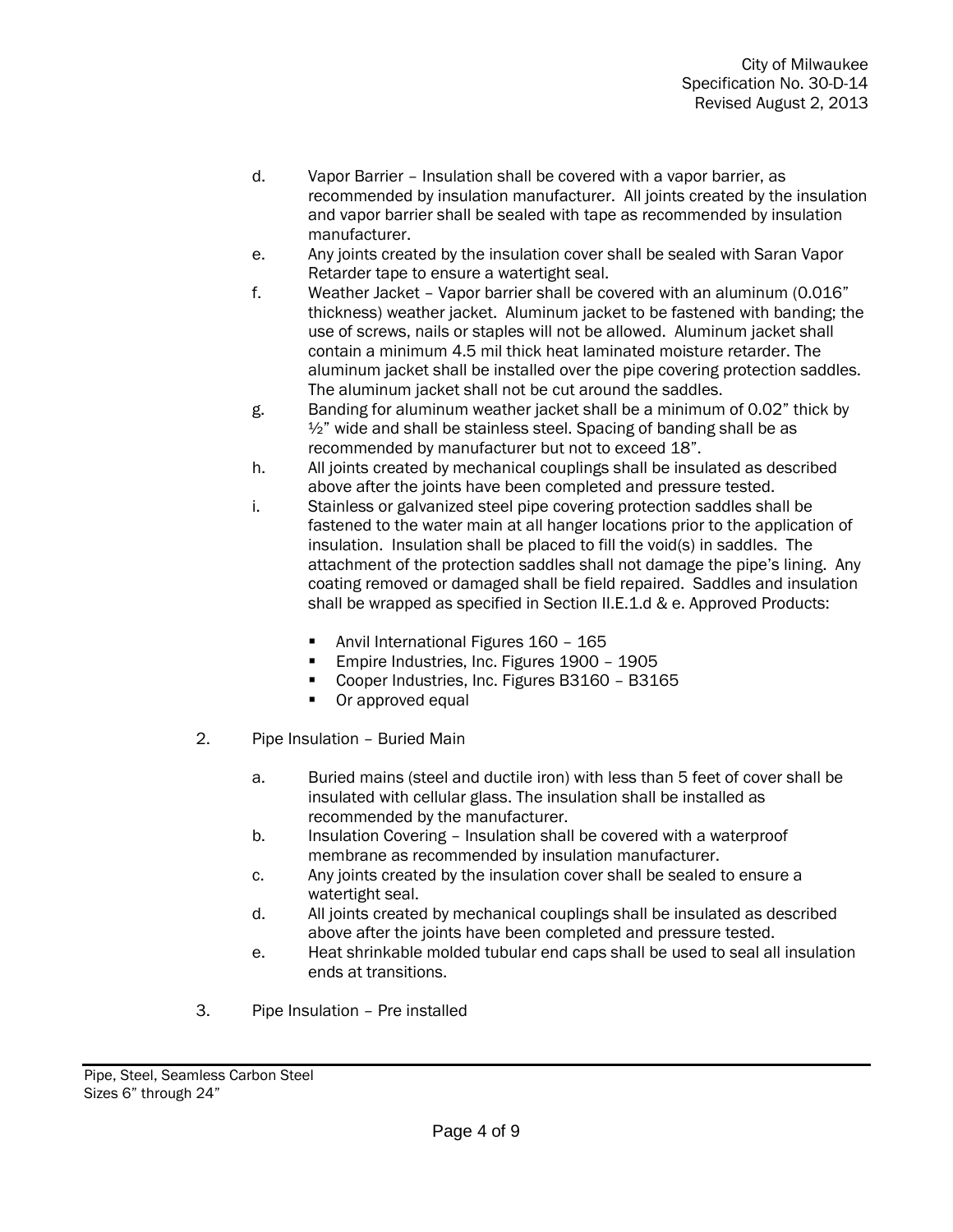- a. Pipe may be pre insulated at the option of the contractor or if specified on the plans.
- b. The pipe shall be insulated using a factory insulation process.
- c. Insulation of associated joints shall be as per manufacturer
- recommendations.
- d. Pipe and the spiral metal jacket shall be prepared as per manufacturer recommendations to insure adhesion of the insulation to the pipe and jacket.
- e. Material Factory Applied Rigid polyurethane Foam.
- f. Thickness 2 inches or as specified on plans.
- g. Density  $-2.2$  to 3.0 lbs/ft<sup>3</sup>
- h. Closed Cell Content 90% min
- i. Water Absorption 4.0% by volume
- j. Thermal Conductivity 0.14 to 0.17 Btu in/ft<sup>2</sup> hr  $\degree$ F
- k. System Compressive strength 200 lbs/in<sup>2</sup>
- l. Aluminum Jacket shall be 18 ga (Thickness 0.042" 0.048")
- m. Pipe joints shall be completed using the prefabricated polyisocyanuate or urethane foam half shells and metal consistent with that on the factory insulated pipe. Use stainless steel bands as required to secure the half shells with jacket as specified in E.1.g.
- n. When pre-insulated pipe has been provided the galvanized steel pipe protection saddles will not be required at the support locations.
- o. Pipe covering protection shield will be required at support locations, 18 gauge (Thickness 0.042" – 0.048"), 304 stainless steel and 12 inches in length. Shield shall be secured to outside of aluminum jacket with 2 stainless steel bands as specified in E.1.g at the support location. Approved Products:
	- **Anvil International Figure 167**
	- **Empire Industries, Inc. Figure 167**
	- Copper Industries, Inc. Figure B3151
	- Or approved equal
- p. Transition to the buried pipe insulation, remove preinstalled insulation system where pipe penetrates bridge abutment. Seal the ends and install the buried pipe insulation per specification. Use of non specified pipe insulation will not be allowed and the contractor will be responsible for all costs to excavate and remove improper insulation and install the proper insulation system.
- q. Heat shrinkable molded tubular end caps shall be used to seal all insulation ends at transitions. End caps shall not interfere with the installation of the pipe couplings or the insulation at the pipe couplings.
- 4. Couplings for joining pipe lengths shall be in accordance with AWWA C219.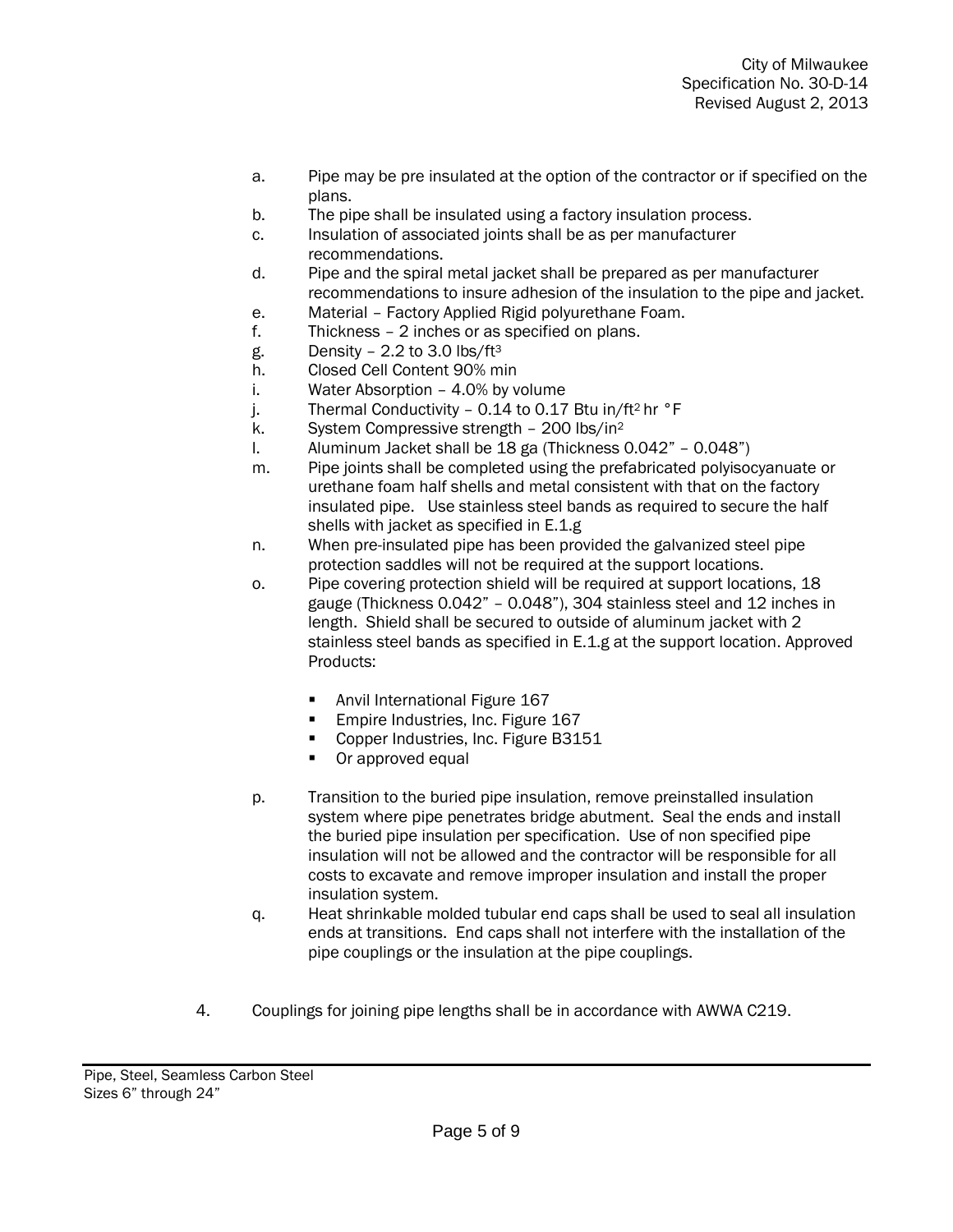- a. Transition Couplings shall be specifically designed to join steel and ductile iron pipe of the same nominal diameter. Coupling shall have steel center ring, epoxy coated both sides, rubber gaskets specifically formulated for water service, and Type 304 stainless steel bolts and nuts. Coupling shall be able to sustain a hydrostatic pressure of 250 psi. Coupling shall have a center ring minimum length of 10" and accommodate joint deflection up to 4 degrees. Approved Products:
	- Romac Style 501
	- **Dresser Style 62**
	- Smith-Blair Style 413
	- **•** or approved equal
- b. Mechanical Couplings for steel pipe joints shall be flexible groove-joint couplings. Housings shall be ductile iron, ASTM A536, Grade 65-45-12, epoxy coated or as recommended by the manufacturer for use with steel pipe. Couplings shall have Type 316 stainless steel bolts and nuts. An anti seizing lubricant shall be applied to the bolt to prevent galling during tightening, as recommended by manufacturer. Gaskets shall be EPDM, certified in accordance with NSF 61 for potable water service. Contractor shall ensure that the grooved pipe ends will be compatible with the coupling being used. The coupling manufacturer shall provide groove dimensions. Approved Products:
	- Victaulic Style 77
	- Gruvlok Style 7001
	- Or Approved equal
- 5. Wall Penetration Seals(when specified)(Underdeck Utility Support)
	- a. Steel sleeves 3" larger than pipe OD is required for abutment penetration. To be installed through abutment set in non-shrink grout.
	- b. Sleeve shall extend 3" beyond abutment limits.
	- c. Pipe to sleeve seals shall be modular mechanical type, consisting of interlocking rubber links shaped to continuously fill the annular space between the pipe and the sleeve.
	- d. The links shall be loosely assembled with bolts to form a continuous rubber belt around the pipe. After the seal assembly is positioned, tightening of the bolts shall cause the rubber sealing elements to expand and provide a watertight seal between the pipe (including insulation and coverings) and the wall opening.
	- e. Bolts and nuts to be Type 316 stainless steel.
	- f. To prevent damage to the insulation a galvanized steel protection sleeve shall be provided at the abutment penetrations.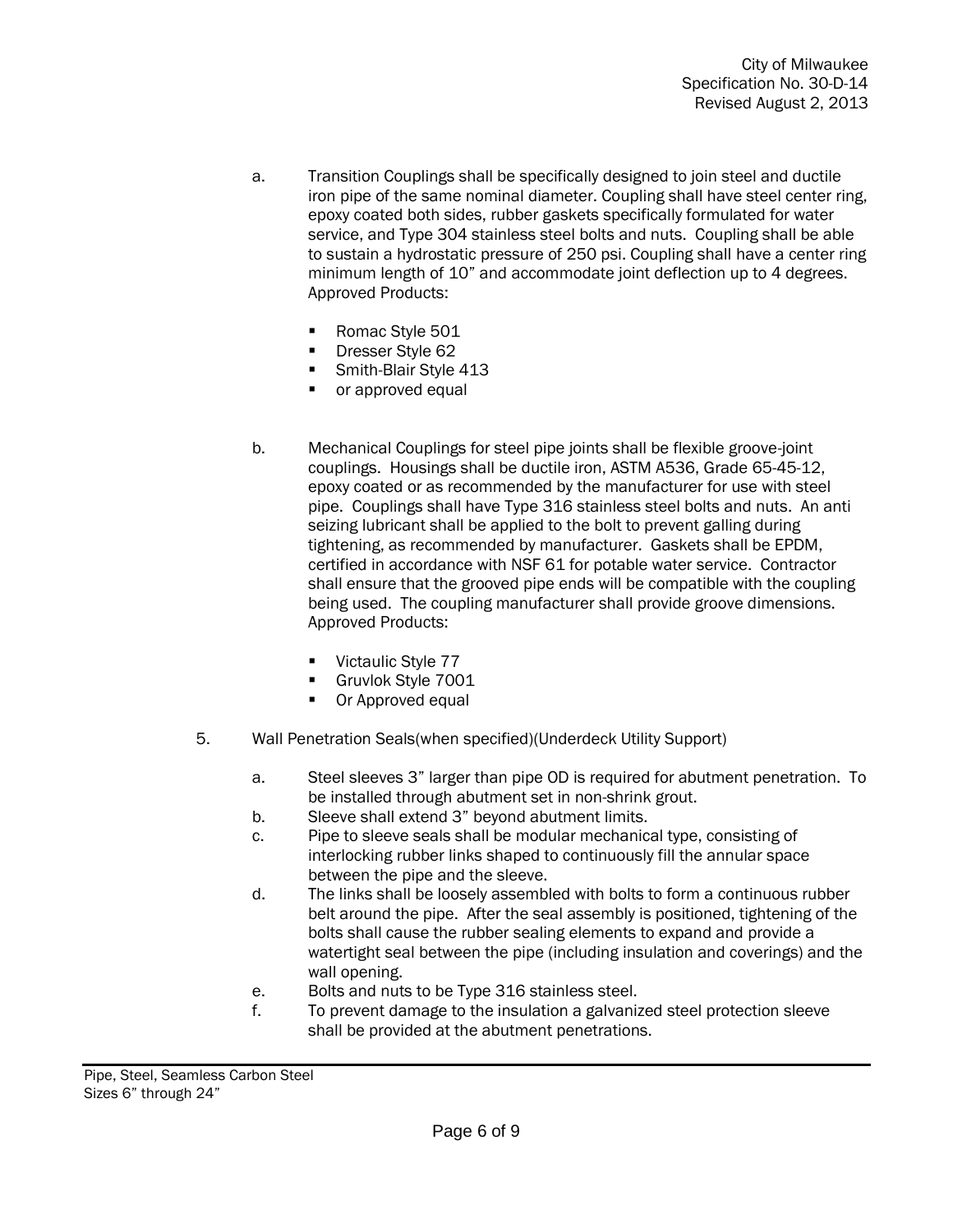- 6. Pipe Support(Underdeck Utility Support)
	- a. All piping support components shall withstand the dead load imposed by the weight of the pipe filled with water, plus insulation, covering, coating, lining, jacketing, and shall have a safety factor of 5.
	- b. Maximum hanger spacing shall be 8ft or as shown on the plans. Provide not less than two hangers between pipe joints.
	- c. Pipe hangers shall be as specified on plans, provide all necessary hardware for complete hanger assembly.
	- d. Pipe hangers shall be trapeze roller style, with oversized rollers to accommodate insulation and jacketing. Hangers shall be Hot-Dip Galvanized or coated per manufacturer recommendations to reduce corrosion. Approved Products:
		- Anvil International Figure 171
		- **Empire Industries, Inc. Figure 277**
		- Cooper Industries, Inc. Figure B3114
		- or approved equal
	- e. Pipe protection saddles shall be provided from the same manufacturer as the pipe hanger. Pipe protection saddles shall be aluminum or Type 304 or Type 316 stainless steel.
	- f. All hardware, including deck inserts, shall be Type 316 stainless steel.
	- g. All hardware shall be sized for compatibility with deck insert and roller hanger requirements. No couplings or bushings will be allowed.
	- h. An anti-seizing lubricant shall be applied to the bolt/nut to prevent galling during tightening, as recommended by the manufacturer.
	- i. Contractor is responsible for proper installation of hangers including verification of contact with the pipe saddle and the roller support.
	- j. Deck inserts, if required, shall be as indicated on the plans, be compatible with the selected hanger assembly, and shall have a minimum of the following:
		- 12" diameter steel water pipe 3,000 lbs for the maximum load
	- k. Deck inserts to be installed per manufacturer recommendation for achieving the Safe working load. The inset shall be  $\frac{1}{2}$ " unless otherwise recommended by the manufacturer.
	- l. The contractor is responsible for proper installation of deck inserts for correct alignment of water main.

#### III. SUBMITTALS

A. Certification by Manufacturer: The vendor or furnishing contractor shall submit manufacturer's certification data in accordance with Section 5.2.2.4 of AWWA C200 representing each pipe length furnished. The certifications shall be submitted in duplicate to the Superintendent of Milwaukee Water Works and shall include the following: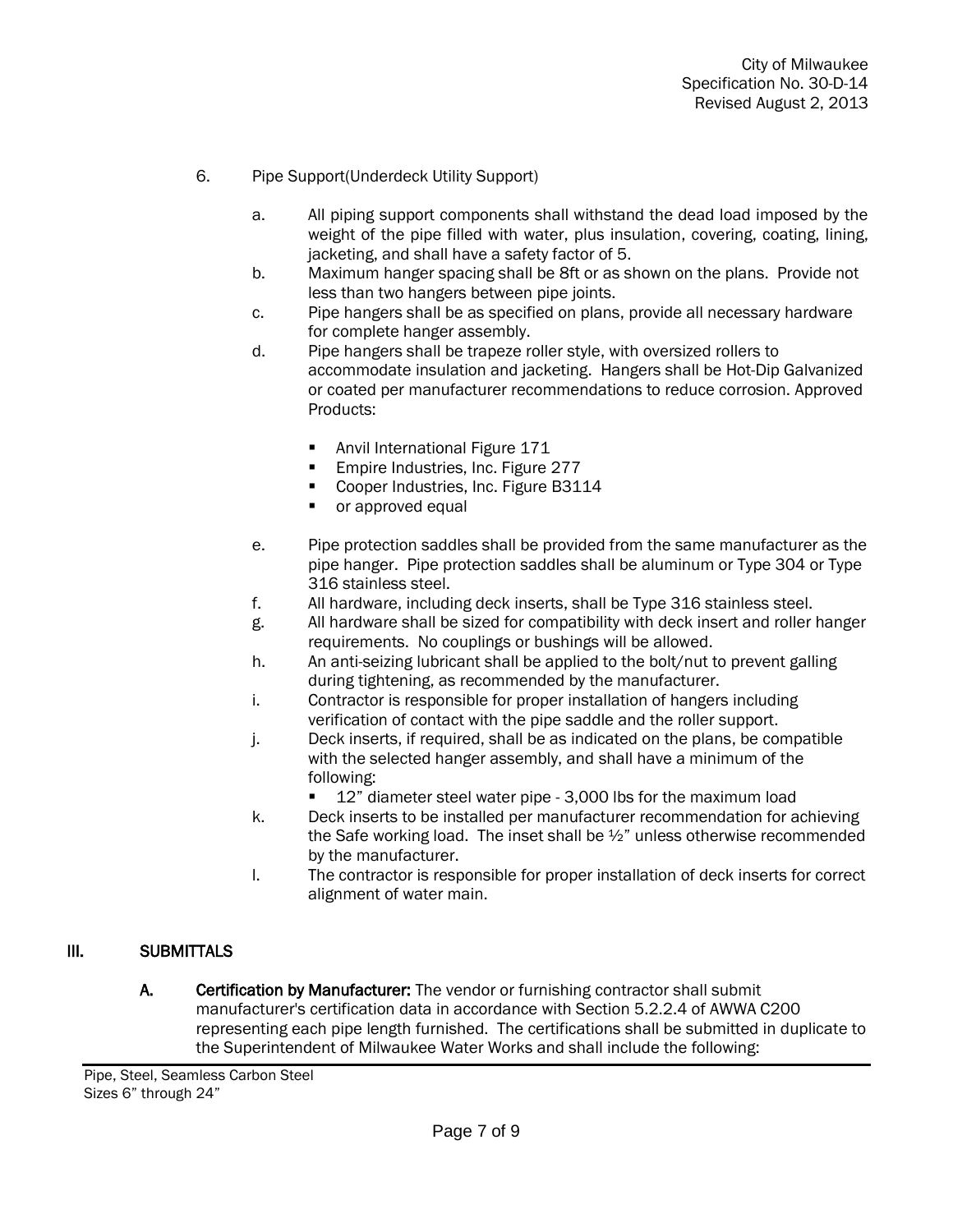- 1. Hydrostatic Test: The hydrostatic test requirements in accordance with Section 5.2.1 of AWWA C200.
- 2. An affidavit of compliance certifying that the pipe furnished complies with all provisions of AWWA C200.
- 3. Certification of the type of material being supplied.
- 4. An affidavit of compliance certifying that all coatings and linings applied to the steel pipe complies with all of the provisions of the associated AWWA Standard referenced within this specification.
- B. Submittals After Award of Contract: Shortly after the award of the contract the successful bidder shall submit one (1) set of certified drawings for all steel pipe and each accessory product being furnished to the Superintendent of Milwaukee Water Works for approval. The drawing submittal shall show the following information:
	- 1. Construction details and overall dimensions.
	- 2. Material specifications for all components.
	- 3. Manufacturer's name and recommended installation instructions.

One set of drawings will be returned to the furnishing contractor marked "Reviewed – No Exceptions Taken", "Reviewed – Returned with Comments", "Reviewed – Revise and Resubmit", or "Rejected". All materials shall be furnished in accordance with these approved drawings.

Contractor shall transmit submittals in the following sections:

- A. Steel Water Main
- B. Mechanical Couplings and groove details
- C. Steel Water Main Coating and Lining
- D. Transition Couplings
- E. Insulation Identify Field vs Factory
- F. Insulation accessories (Jacket, coating, seals, etc)
- G. Hangers and Hanger Hardware (anchor, rods, nuts, bolts, washers, protection saddles)
- H. Other

Submittals shall identify the following

- Contractor
- Project number/Contract Number
- The Applicable section identified above